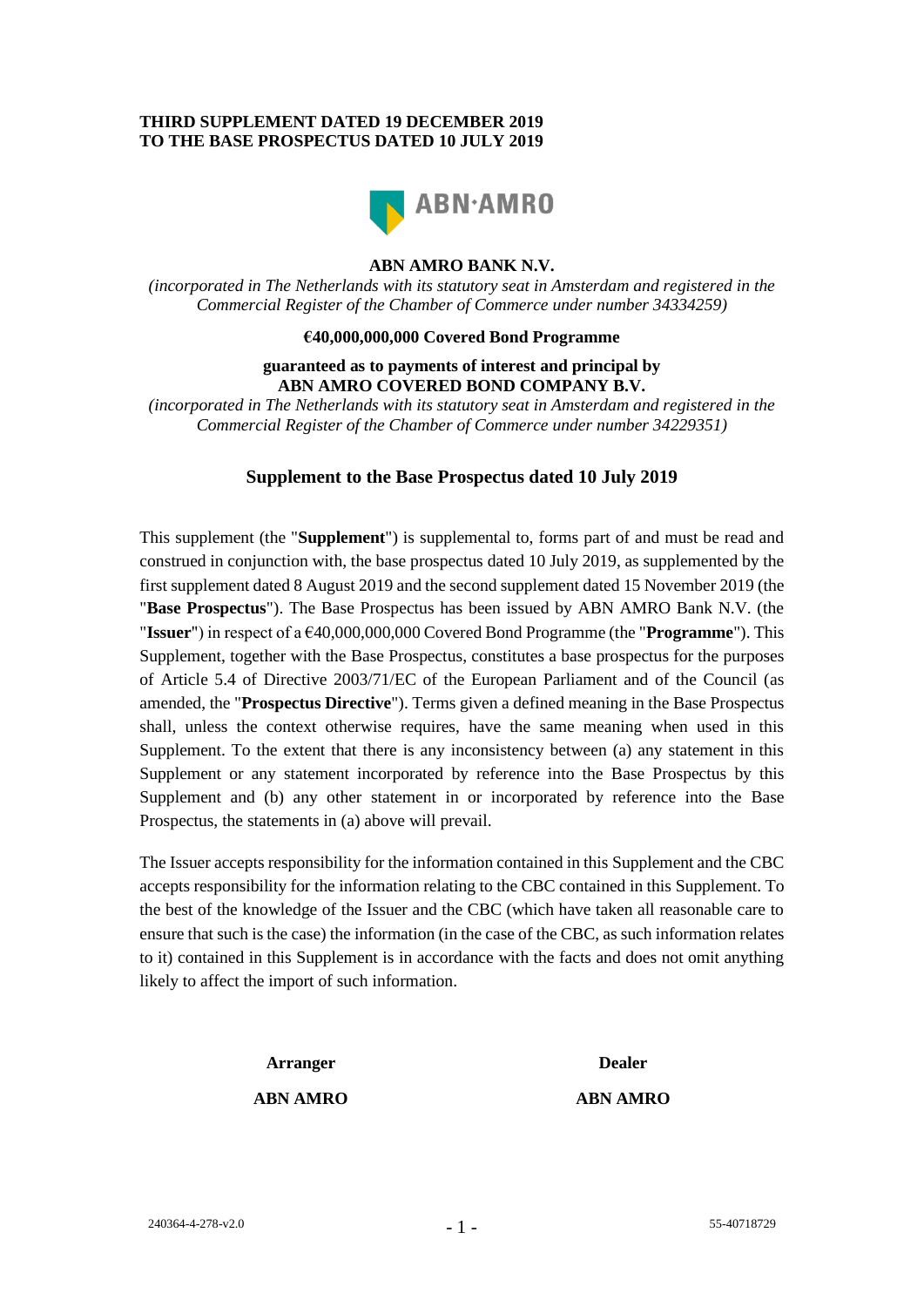Neither the Arranger, the Dealer(s) (except for ABN AMRO Bank in its capacity as Issuer) nor the Trustee nor any of their respective affiliates have independently verified the information contained herein. Accordingly, no representation, warranty or undertaking, express or implied, is made and no responsibility or liability is accepted by the Arranger, the Dealer(s) (except for ABN AMRO Bank in its capacity as Issuer) or the Trustee or any of their respective affiliates as to the accuracy or completeness of the information contained or incorporated in this Supplement or any other information provided by the Issuer and the CBC in connection with the Programme. Neither the Arranger, the Dealer(s) (except for ABN AMRO Bank in its capacity as Issuer) nor the Trustee nor any of their respective affiliates accepts any liability in relation to the information contained or incorporated by reference in this Supplement or the Base Prospectus or any other information provided by the Issuer and the CBC in connection with the Programme.

No person is or has been authorised by the Issuer, the CBC, the Arranger, any of the Dealers or the Trustee to give any information or to make any representation not contained in or not consistent with this Supplement or the Base Prospectus or any other information supplied in connection with the Programme or the Covered Bonds and, if given or made, such information or representation must not be relied upon as having been authorised by the Issuer, the CBC, the Arranger, any of the Dealers or the Trustee.

Neither this Supplement, nor the Base Prospectus nor any other information supplied in connection with the Programme or any Covered Bonds should be considered as a recommendation by the Issuer, the CBC, the Originators, the Arranger, any of the Dealers or the Trustee that any recipient of this Supplement or any other information supplied in connection with the Programme or any Covered Bonds should purchase any Covered Bonds. Each investor contemplating purchasing any Covered Bonds shall be taken to have made its own independent investigation of the financial condition and affairs, and its own appraisal of the creditworthiness, of the Issuer and the CBC. Neither this Supplement, nor the Base Prospectus nor any other information supplied in connection with the Programme or the issue of any Covered Bonds constitutes an offer or invitation by or on behalf of the Issuer, the CBC, the Originators, the Arranger, any of the Dealers or the Trustee to any person to subscribe for or to purchase any Covered Bonds.

Neither the delivery of this Supplement nor the Base Prospectus or any Final Terms nor the offering, sale or delivery of any Covered Bonds shall in any circumstances imply that the information contained in this Supplement or the Base Prospectus is true subsequent to the date hereof or that there has been no adverse change, or any event reasonably likely to involve any adverse change, in the prospects or financial or trading position of the Issuer or the CBC since the date hereof or, if later, the date upon which the Base Prospectus has been most recently amended or supplemented, or that any other information supplied in connection with the Programme is correct at any time subsequent to the date indicated in the document containing the same. The Arranger, the Dealer(s) and the Trustee expressly do not undertake to review the financial condition or affairs of the Issuer, the CBC or the Originators during the life of the Programme or to advise any investor in the Covered Bonds of any information coming to their attention. Neither the Issuer nor the CBC has any obligation to update the Base Prospectus, except when required by and in accordance with the Prospectus Directive.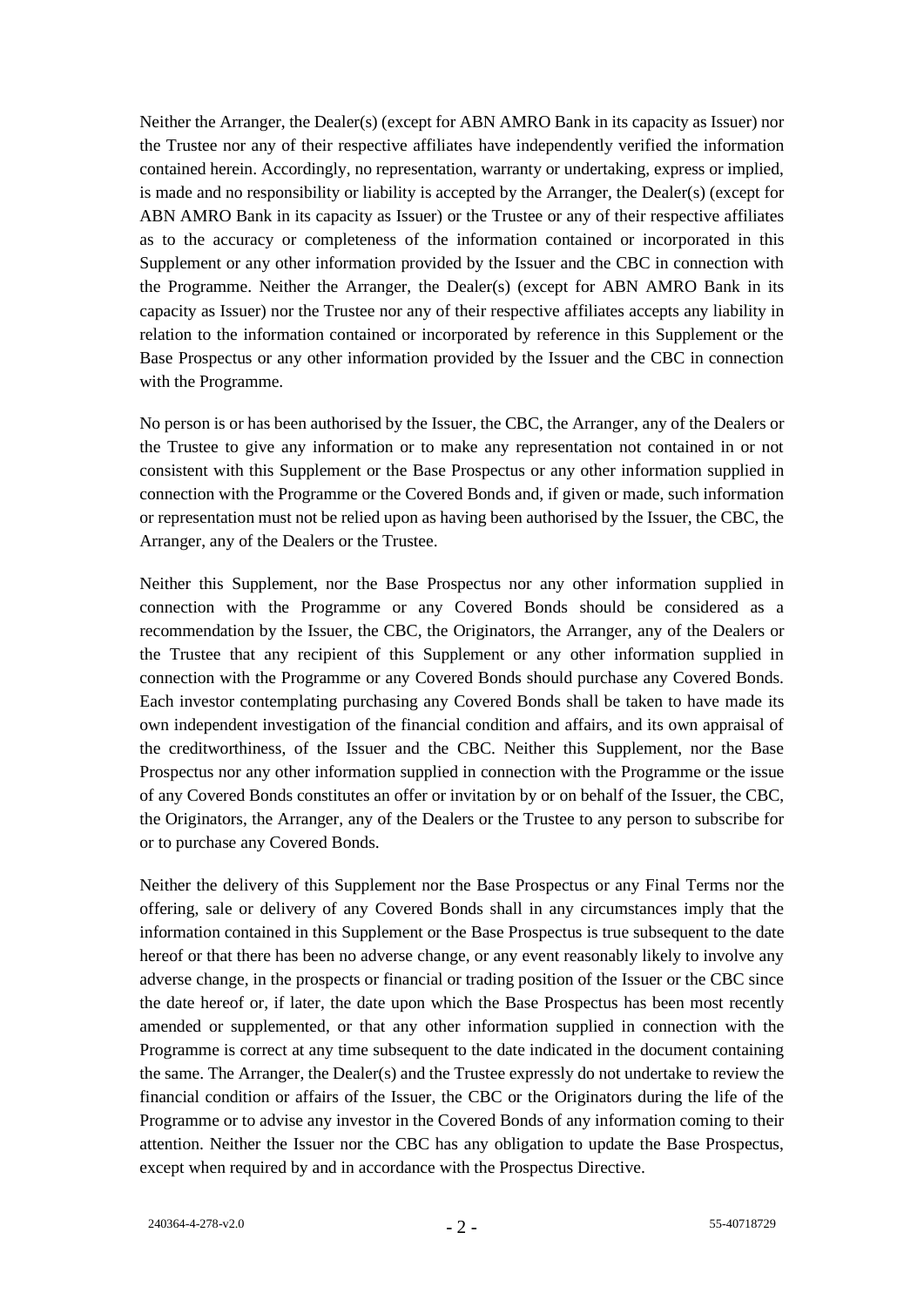This Supplement and the Base Prospectus do not constitute an offer to sell or the solicitation of an offer to buy any Covered Bonds in any jurisdiction to any person to whom it is unlawful to make the offer or solicitation in such jurisdiction. The distribution of this Supplement and the Base Prospectus and any Final Terms and the offering, sale and delivery of Covered Bonds may be restricted by law in certain jurisdictions. The Issuer, the CBC, the Originators, the Arranger, the Dealer(s) and the Trustee do not represent that this Supplement or the Base Prospectus or any Final Terms may be lawfully distributed, or that any Covered Bonds may be lawfully offered, in compliance with any applicable registration or other requirements in any such jurisdiction, or pursuant to an exemption available thereunder, or assume any responsibility for facilitating any such distribution or offering. In particular, no action has been taken by the Issuer, the CBC, the Originators, the Arranger, the Dealer(s) or the Trustee which would permit a public offering of any Covered Bonds or distribution of this Supplement or the Base Prospectus or any Final Terms in any jurisdiction where action for that purpose is required. Accordingly, no Covered Bonds may be offered or sold, directly or indirectly, and neither this Supplement nor the Base Prospectus nor any Final Terms nor any advertisement or other offering material may be distributed or published in any jurisdiction, except under circumstances that will result in compliance with any applicable laws and regulations. Persons into whose possession this Supplement or the Base Prospectus, any Final Terms or any Covered Bonds may come must inform themselves about, and observe, any such restrictions on the distribution of this Supplement and the Base Prospectus and any Final Terms and the offering and sale of Covered Bonds. In particular, there are selling restrictions in relation to the United States, the European Economic Area (including the United Kingdom, France, Italy and The Netherlands) and Japan and such other restrictions as may apply, see Section *1.5 Subscription and Sale* in the Base Prospectus.

The Covered Bonds and the Guarantee (as defined under *Section 1.3 Terms and Conditions of Covered Bonds* in the Base Prospectus) from the CBC have not been and will not be registered under the United States Securities Act of 1933, as amended (the "**Securities Act**") or with any securities regulatory authority of any state or other jurisdiction of the United States. Bearer Covered Bonds are in bearer form and are therefore subject to U.S. tax law requirements. Subject to certain exceptions, the Covered Bonds may not be offered, sold or delivered within the United States or to, or for the account or benefit of, U.S. persons. Covered Bonds may be distributed (i) outside the United States to persons other than U.S. persons or (ii) within the United States to "qualified institutional buyers" within the meaning of, and in reliance on, Rule 144A under the Securities Act or another available exemption from, or in a transaction not subject to, the registration requirements of the Securities Act see Section *1.5 Subscription and Sale* below for more information.

So long as the Base Prospectus and this Supplement are valid as described in Article 9 of the Prospectus Directive, copies of this Supplement and the Base Prospectus, together with the other documents listed in *Section D.1 Incorporation by Reference* of the Base Prospectus will be available, free of charge, during usual business hours on any weekday (Saturdays, Sundays and public holidays excepted) from the registered office of the Issuer at Gustav Mahlerlaan 10, 1082 PP Amsterdam, The Netherlands and from the specified office of the Listing Agent and the Principal Paying Agent.